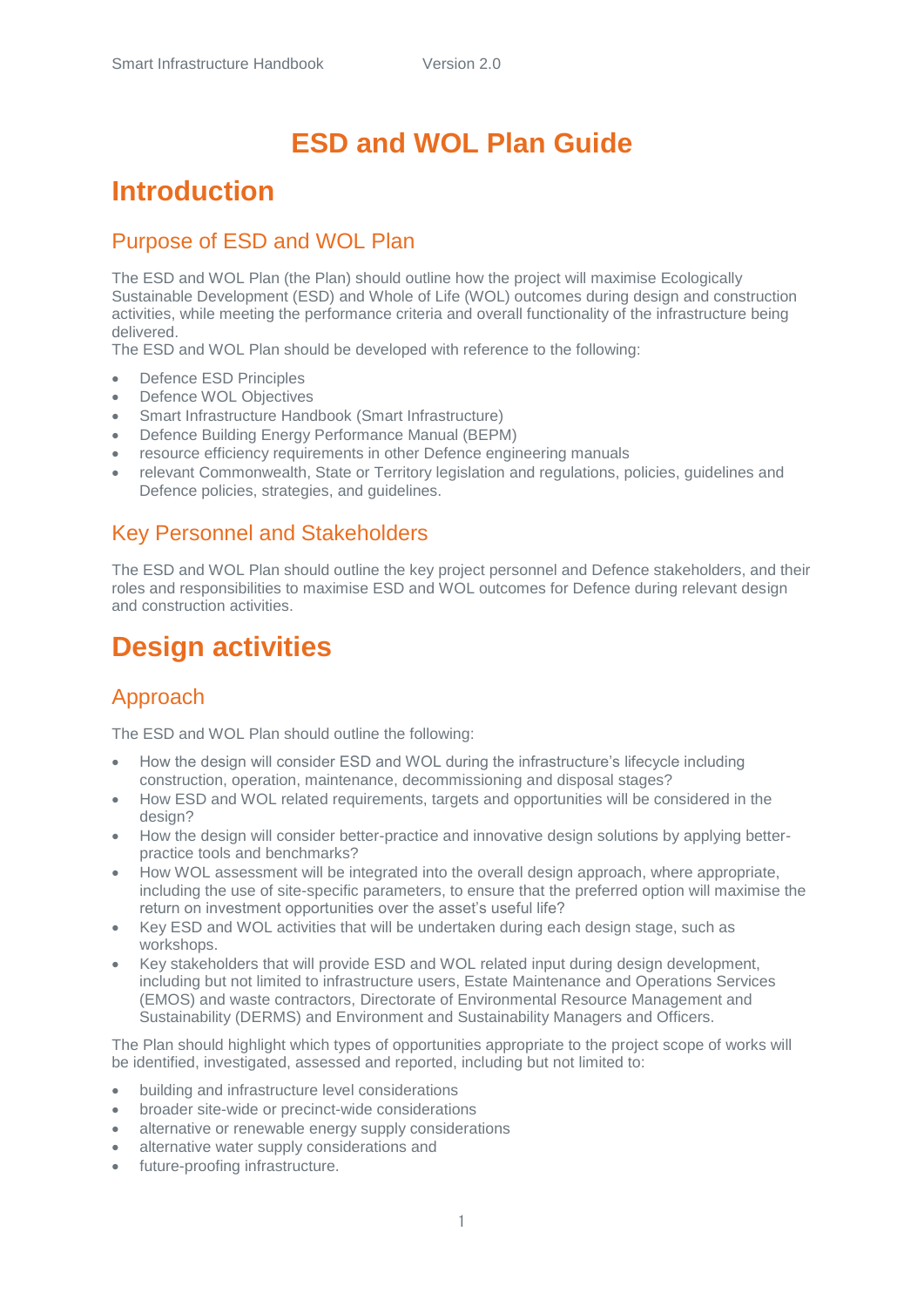#### Setting Resource Intensity Performance Targets

The ESD and WOL Plan should outline how resource intensity performance targets specific to Defence infrastructure will be developed and reported during design, and outline the strategy to be adopted such that the performance of this infrastructure can be measured and monitored by Defence over the asset life.

Reference should be made to Defence's Resource Data Management System and the Smart Infrastructure Metering Strategy.

#### Reporting

The Plan should outline how the development of ESD and WOL outcomes will be tracked and reported to Defence including but not limited to the following:

- WOL reporting detailing the WOL assessment including all assumptions to allow verification of assessment.
- Reporting in accordance with other relevant Defence Manuals, e.g. Energy Consumption Reporting detailed in BEPM.
- Reporting in accordance with Smart Infrastructure including the Smart Infrastructure Handbook Design and Construct (D&C checklist) and Metering Strategy, submitted at each design review stage.
- Reporting requirements as per the relevant Contract, e.g. ESD and WOL sections in routine reports, and specific ESD and WOL reports.

#### Transfer of Design Knowledge and Intent

Where required and in accordance with the relevant Contract, the ESD and WOL Plan should outline how ESD and WOL initiatives implemented in the design will be captured and communicated to infrastructure users and operators such that the design intent is understood and benefits realised in the operation and maintenance of the delivered infrastructure.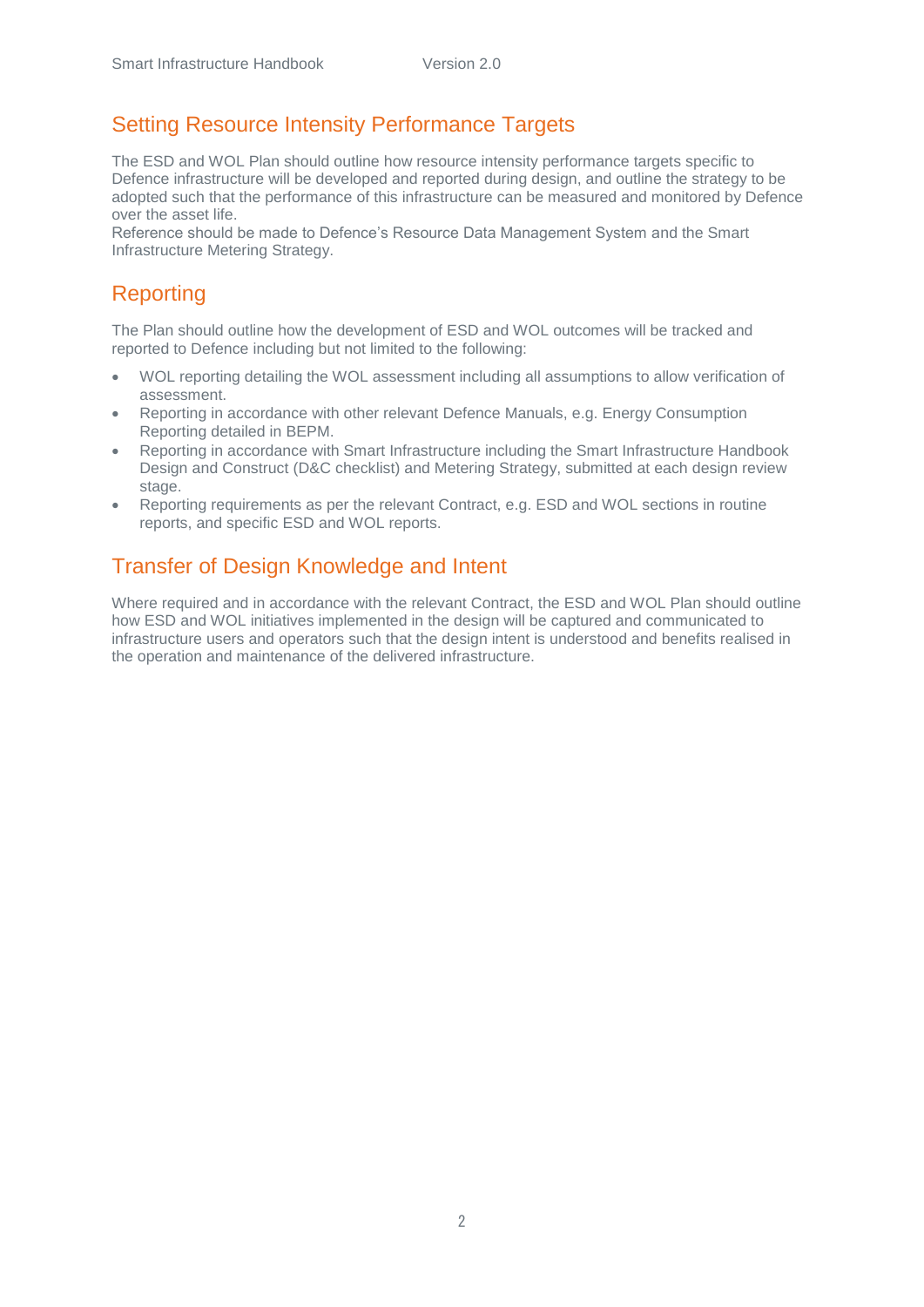# **Construction Activities**

### Approach

The ESD and WOL Plan should outline how ESD and WOL initiatives will be considered, assessed, implemented and managed during construction and associated activities including but not limited to:

- equipment selection and quality of finish to ensure ESD and WOL performance requirements and design targets are met or exceeded
- optimising construction methods that result in reduced resource use and/or reduced impact on the surrounds during construction, e.g. minimisation of hazardous materials, savings in water and energy consumption, reduction of waste sent to landfill
- auditing/quality assurance to ensure construction activities, including those carried out by subcontractors, maximise ESD and WOL outcomes and follow relevant management plans
- proactive use of procedures, forms and registers to demonstrate the application of ESD and WOL initiatives on site (and subsequent resource and cost savings) and
- capture and transfer of ESD and WOL specific knowledge to infrastructure users and operators to maximise ESD and WOL outcomes once operation of the infrastructure begins.

## Reporting

The ESD and WOL Plan should outline how ESD and WOL construction initiatives will be reported to Defence including but not limited to:

- reporting requirements as per the relevant Contract, e.g. ESD and WOL sections in routine monthly (or agreed equivalent) reporting
- reporting of any deviations from the final pre-construction design documentation and whether the proposed alternative will meet or exceed the ESD and WOL performance targets set during design
- additional opportunities identified and implemented during construction, e.g. alternative waste minimisation strategies to maximise landfill reduction opportunities
- monitoring and revising, as circumstances change, the implementation of ESD and WOL initiatives and management measures in relevant environmental management plans
- monitoring and reporting the percentage of construction waste recycled and reused compared to the pre-construction target
- monitoring and reporting of actual performance against design resource intensity performance targets using the Smart Infrastructure Metering Strategy and reporting requirements outlined in BEPM during the following activities in accordance with the relevant Contract:
	- o Commissioning<sup>1</sup>
	- $\circ$  Defects Liability Period (DLP), including reporting of any tuning activities that may have been undertaken
	- Post Occupancy Evaluation (POE).
- Submission of the final D&C checklist and metering strategy at the Commissioning Hand Over and Take Over (CHOTO)

#### Handover Activities and Documentation

The ESD and WOL Plan should outline how ESD and WOL initiatives included in the design and/or implemented during construction will be captured and ESD and WOL specific knowledge transferred to the relevant infrastructure user, operator, and/or Defence representative, through the following documents and processes:

- Commissioning and Handover Plan and associated documentation
- Operation and Maintenance Manuals

**.** 

<sup>1</sup> Noting that full occupancy and operation of the facility may not occur at commissioning, the intent is to report on the implementation of the Metering Strategy, verify against the original design, and track any changes since Design Completion.